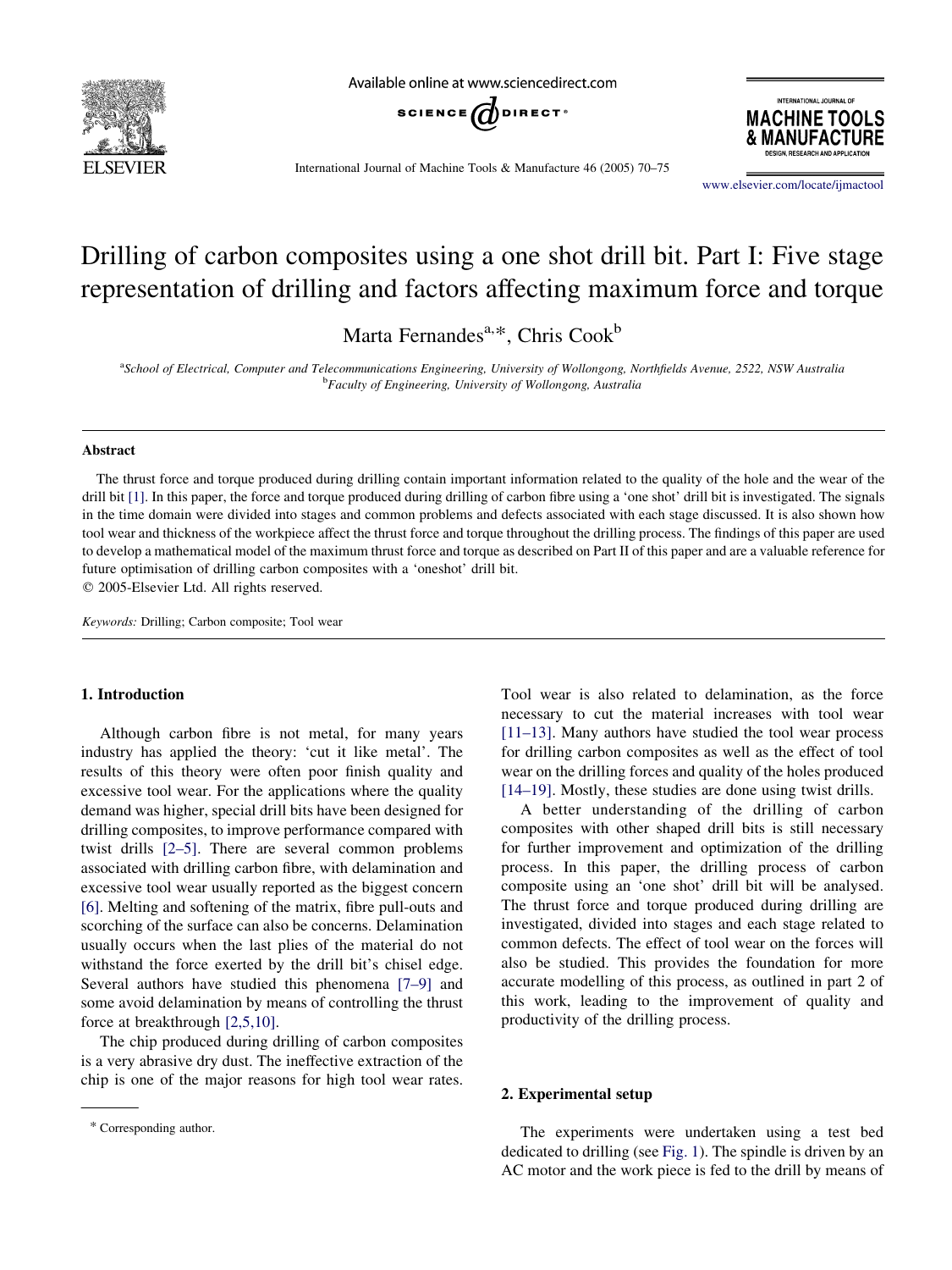<span id="page-1-0"></span>

Fig. 1. Drilling test bed.

a DC motor coupled to a linear screw. A 6-axis force sensor supports the clamping system for the sample and measures the thrust force and torque during drilling. A National Instruments data acquisition board is used to control the spindle speed and feed rate of the drilling process while reading and saving data from the force sensor at 1 KHz. The data obtained from drilling is filtered in software with a low pass filter set to 10 Hz.

A 4.9 mm drill bit (Fig. 2) similar to those supplied by Sterling Carbide, Inc. [\(http://www.sterlingcarbide.com/](http://www.sterlingcarbide.com/series_3200.htm) series 3200.htm) was used for the experiments. This drill



bit has been designed for drilling carbon composites and consists of four straight flutes with two cutting angles. Its design is similar to the commonly used 'dragger' drill bit. The straight flutes are recommended for the quick evacuation of the chip. Another important characteristic of this drill bit is the web, which comes to a point decreasing the thrust force required to drill. The two different cutting angles drill and ream the hole, thus finishing it in one operation (hence 'one shot').

A 2 mm and a 5.2 mm thick carbon-epoxy composite were used in the experiments discussed here. The carbon fibre plates were cut to  $7 \times 5$  cm specimens in order to fit the test rig and three different layouts used: single plates of depths 2 and 5.2 mm, and a stack of two 2 mm (making a total 4 mm to be drilled) since it is common in industry to drill through two plates in order to fasten them together afterwards. Over 350 holes were drilled for this study. Each hole was drilled at constant spindle speed and feed rate. The spindles used were 750, 1000 and 1500 rpm while the feed rates were 0.75, 1 and 1.5 mm/s. Hence, there are eight different feeds varying from 0.03 to 0.12 mm/rev. The range of settings used was conservative in order to avoid chatter problems that might arise for higher spindle speeds.

### 3. Thrust force, torque and drilling stages

The typical thrust forces  $F_Z$  and spindle torques  $T_Z$ produced during drilling of carbon fibre using the 'one shot' drill bit can be seen in Fig. 3. The shape of these forces relates to the shape of the drill bit and the thickness of the workpiece. Different drilling settings do not alter the general shape but do alter the magnitude of thrust force and torque. The thickness of the workpiece also affects the value of



Fig. 2. One-shot drill bit. Fig. 3. Typical thrust force and torque at 0.06 mm/rev.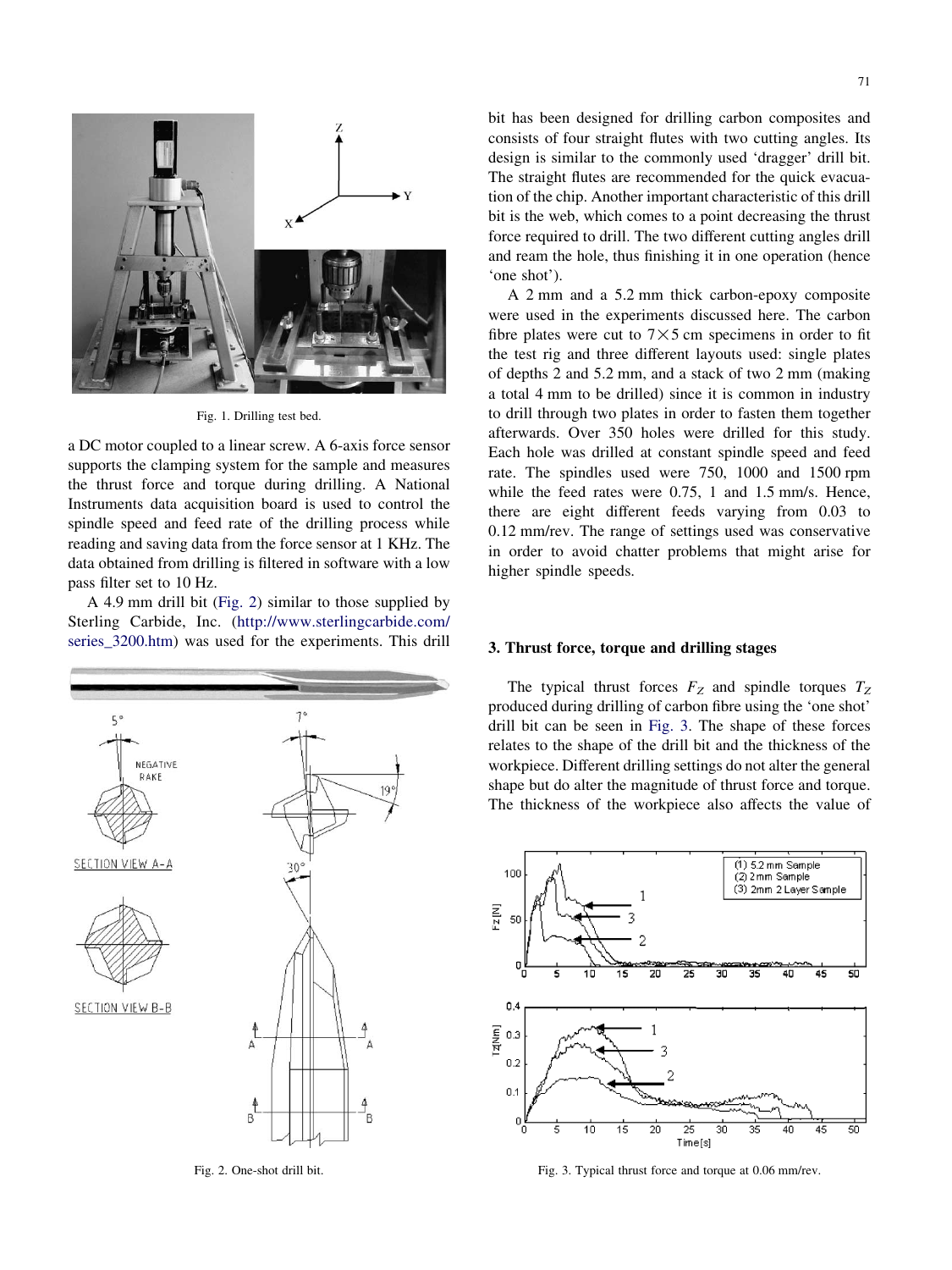

Fig. 4. Drilling stages.

the thrust force. The drilling process can be better explained if divided into five drilling stages (as shown in Fig. 4):

### 3.1. Stage I entrance

The drill bit approaches the workpiece in Stage I, the chisel edge makes contact with the workpiece and 'punches' its way into the sample. During this stage thrust force increases very rapidly mostly because of the 'extrusion' action of the chisel edge. The torque also increases but at a much slower rate than the thrust force. The slow increase of the torque relates to the small diameter of the drill bit at the tip. Possible problems that might arise during stage I are skidding, wandering or deflecting of the drill bit all of which affect the positioning of the hole.

# 3.2. Stage II drilling

The material removal starts at Stage II as the cutting lips engage the workpiece. During this stage, the thrust force increases steadily but at a slower rate as the cutting lips work their way in. The torque increases steadily throughout this stage. In [Fig. 3](#page-1-0), a sudden drop of thrust force could be seen after about 2 s on the 2 mm double layer sample. This is related to the passage from one layer of material to the other. Although the layers are held firmly together, the bottom surface of the top layer is fairly rough creating an air gap between layers. Due to the air gap the thrust force created by the extrusion action of the chisel edge will momentarily disappear but its value will pick up quickly as the drill bit encounters the second layer. It is expected that the thrust force will drop more or less depending on the size of the air gap. The passage from one layer to the other does not affect the torque and does not affect any of the quality measures substantially. Hence, for simplicity this drop in thrust force will be ignored.

Delamination and tool wear are commonly associated with stage II due to the high values of thrust force and

torque. The risk of delamination is especially high at the end of this stage as the last plies of material are pushed by the chisel edge.

### 3.3. Stage III drilling and reaming

Stage III starts when the chisel edge reaches the bottom surface of the workpiece. The thrust force suddenly drops when the chisel edge comes out of the workpiece. As the drill bit makes its way through the hole, the cutting lips come out of the hole and the reaming flutes enter the workpiece. Hence, the drilling is replaced by the reaming action. The thrust force decreases until the cutting lips are out of the hole. The torque increases very slightly during this stage. The maximum torque is attributed to high frictional forces between the lands of the drill and the wall of the hole [\[1\]](#page-5-0). It might be expected that the torque should reach its peak value when the cutting lips are fully engaged, because this is when the area of the drill in contact with the surface of the hole is at a maximum. With high temperatures, the friction would also increase because of the thermal expansion of the composite which would squeeze the drill. However, in the present situation, the chisel edge extrudes from the workpiece before complete penetration making the prediction of when the maximum torque should occur harder to accomplish. During the experiments it was observed that the peak torque occurred at any time during stage III, including at the very beginning. To simplify the model, the torque in this stage is represented by a straight line. This is a fair approximation taking into consideration that in most cases the torque varies only very slightly.

This stage combines both drilling and reaming and therefore problems associated with both cutting processes can occur. Delamination is possible as the last plies are drilled to the final size although the risk is smaller than the previous stage since the thrust force is lower. Surface finish problems can arise in this stage as the transition in the cutting surfaces might cause some vibration or even chatter.

## 3.4. Stage IV reaming

Stage IV represents the reaming process. The drilling has finished and the drill bit is reaming the hole to its final size. Problems occurring in this section are related to the final size and finish of the hole (reaming is more prone to vibrations and chattering than drilling because of the reduced stiffness of the drill bit/workpiece system).

# 3.5. Stage V backing out

The drill bit backs out of the workpiece in Stage V. Reaming will continue while there is contact between the workpiece and the drill bit, altering the size and finish of the hole. During this stage both thrust force and torque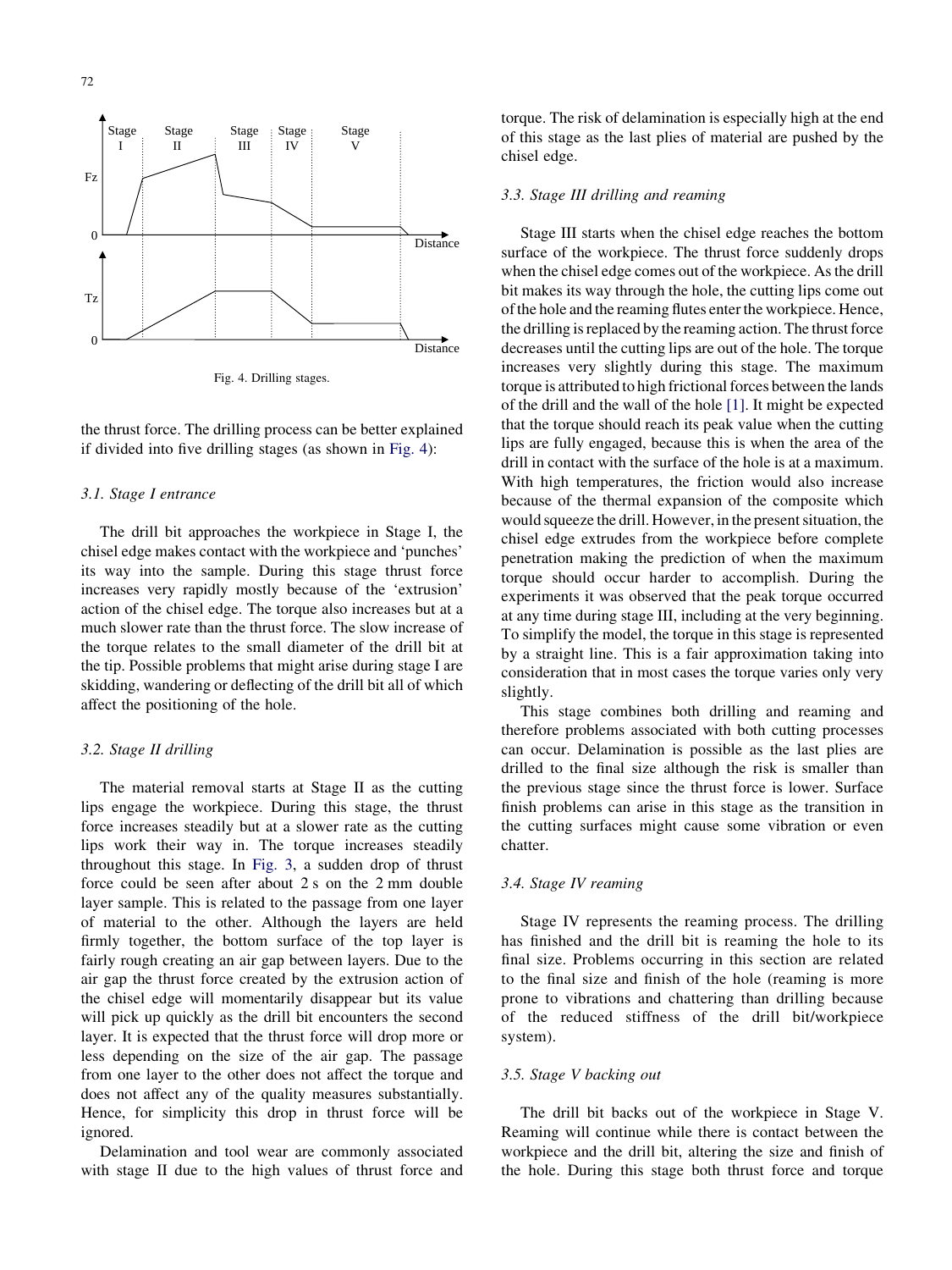maintain the same values as for the previous stage. In practice, the only difference between stage IV and stage V is the direction of movement. The cutting action and possible quality problems arising are the same for both stages.

#### 4. Effect of tool wear

Tool wear is directly related to drilling time and consequently to the number of holes drilled with a given drill bit [\[16,20\].](#page-5-0) The thrust force and torque produced by a drill bit at different stages of the drill bit life can be compared. In order to allow comparison, holes drilled with the same settings and sample thickness were used. Fig. 5 shows typical examples of thrust force and torque produced at different stages of the drill bit life (represented by the hole number) for each sample thickness tested.

From the experiments it can be seen that thrust force increases with number of holes drilled. Although thrust force has increased throughout the course of the drilling process, the increase is more noticeable just before breaking through, which suggests that the primary cutting surfaces of the drill bit might be wearing out more than the rest of the body of the drill bit. This agrees with the work published by Lin [\[16\]](#page-5-0) which reports that when drilling composites at the high speed of 38 650 rpm the drill wears first in the outer cutting edges. Comparing the different thicknesses it can be seen that the effect of tool wear is more prominent when drilling thinner samples. A possible explanation for this might be that for thicker samples the total thrust force produced is a sum of the thrust force from affected and non affected areas of the drill bit, and therefore the overall thrust force increase is not as pronounced as for thinner samples. The torque produced did not show significant changes over the range of number of holes analysed. This was true for all the samples tested.

The previous analysis looked at the thrust force increase against time. Another way of analysing the data is to plot the maximum thrust force and torque against the feed rate to find the effect of tool wear for different feeds. [Fig. 6](#page-4-0) shows the maximum thrust force and torque produced while drilling a 2 mm sample at the eight different feeds considered and at different stages of the drill bit life. It can be concluded that the maximum thrust force typically at least doubled during the number of holes studied. This increase was mainly constant for all feeds used. The maximum torque shown in [Fig. 6](#page-4-0) generally increases with increasing feed (with a few exceptions for the first holes drilled at higher feed) but is not strongly correlated to tool wear.

In [Fig. 7](#page-4-0), the maximum thrust force and torque produced while drilling a 2 mm double sample at different feeds and at different stages of the drill bit life can be seen. The



Fig. 5. Effect of tool wear on drilling thrust force and torque for various thicknesses.

maximum thrust force increases with feed and number of holes drilled (due to tool wear); however, this increase is not consistent for all feeds used. For lower feeds, the maximum thrust force increases only slightly due to tool wear, while for the higher feeds the thrust force doubled (as for the 2 mm sample). The max torque shown in [Fig. 7](#page-4-0) increased with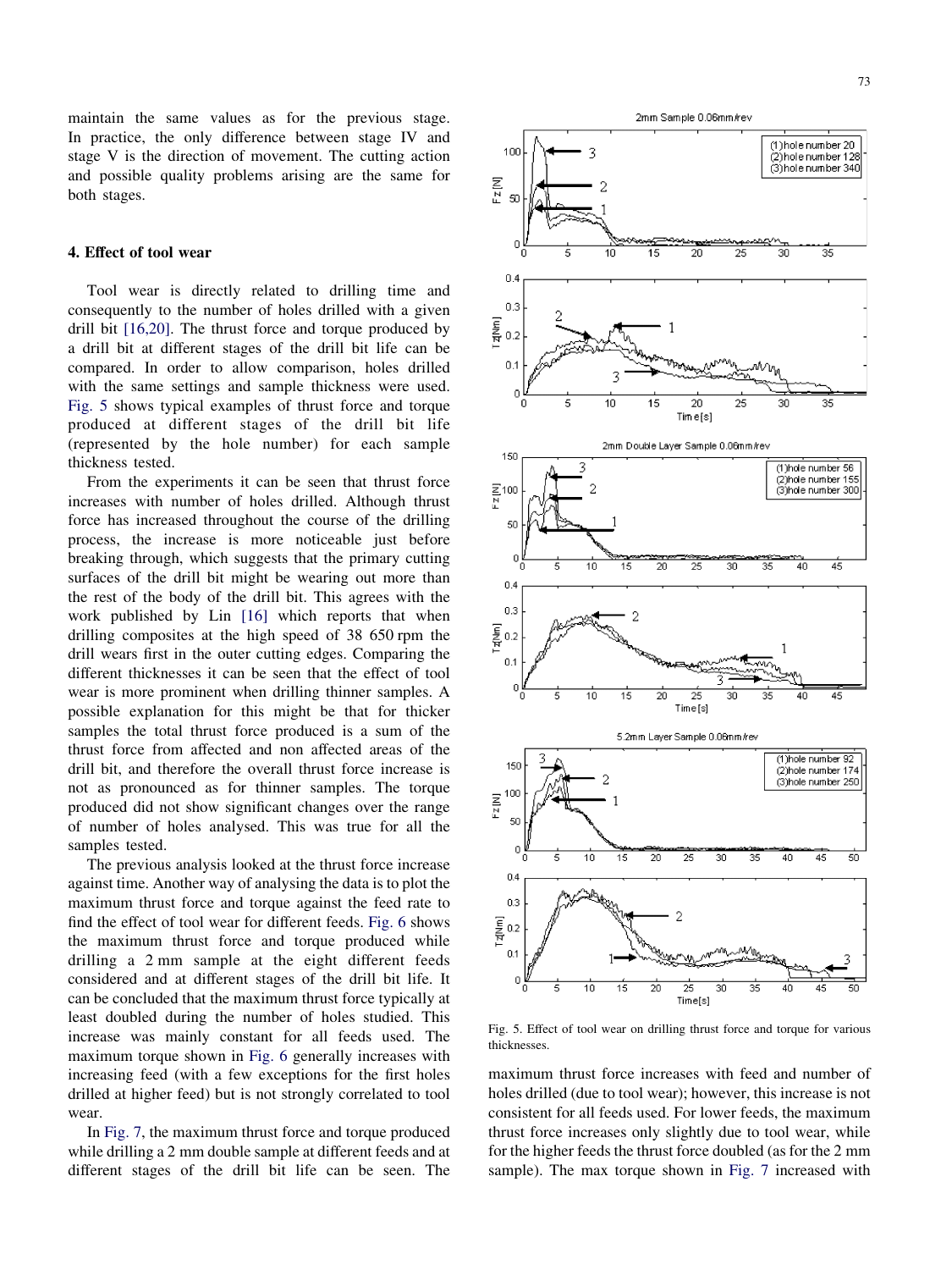<span id="page-4-0"></span>

Fig. 6. Maximum thrust force and torque for different cutting speeds (2 mm sample).

feed (again a few exceptions for the higher feeds) but did not relate to tool wear.

For the case of drilling a 5.2 mm sample, the results can be seen in Fig. 8. The thrust force increases with the feed used and with number of holes drilled. The influence of tool wear on the thrust force is more accentuated for higher feeds but not as much as when drilling thinner samples. The maximum torque was proportional to the feed used but was not affected by tool wear.



Fig. 7. Maximum thrust force and torque for different cutting speeds for 2 mm double layer sample.



Fig. 8. Maximum thrust force and torque for different cutting speeds for 5.2 mm sample.

# 5. Conclusions

The large number of experiments conducted show that the drilling process with the one shot drill can be modelled as a five step process with each step directly related physically to the various drilling and reaming processes. This was shown to be the case irrespective of the feed rates for different thicknesses of material and also for a two-layer stack. This model depends on the position of the drill bit in relation to the workpiece. It can also be concluded that the thrust force increases with number of holes drilled with a given drill bit, while torque is not particularly affected. It has been shown that the effect of tool wear on thrust force varies throughout the different stages, with the increase in thrust force being more noticeable just before breaking through. The thickness of the workpiece also plays a role on the effect of tool wear on the thrust force; the thinner the workpiece the bigger the increase of thrust force due to wear. The feeds used to drill also affect the increase of thrust force due to tool wear: the higher the feed the bigger the effect the tool wear will have on the thrust force produced by worn drill bits. Hence, thrust force and torque are a function of feed, drill bit, thickness of the workpiece, and tool wear (number of holes previously drilled). The findings of this paper enable the development of a mathematical model of the thrust force as described in part II of this paper. This model can then be used to extend and/or predict drill life and improve productivity and quality of hole drilling for industries such as aerospace, in which the drilling of composites is an important manufacturing process.